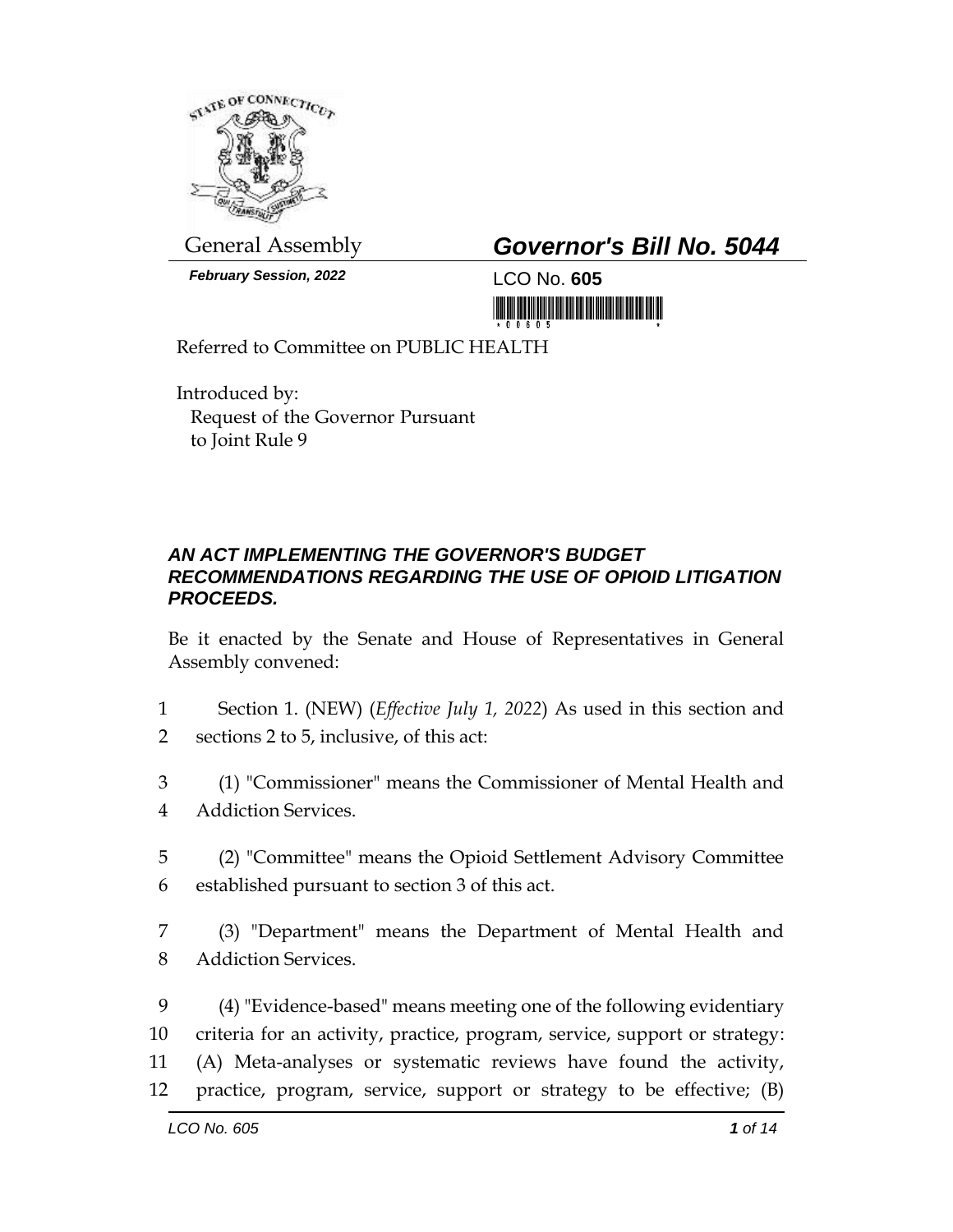evidence from a scientifically rigorous experimental study, including, but not limited to, a randomized controlled trial, demonstrates the activity, practice, program, service, support or strategy is effective; or (C) multiple observational studies from locations in the United States indicate the activity, practice, program, service, support or strategy is effective. As used in this subdivision, "effective" means helping persons avoid the development and progression of substance use disorders or drug-related harms, reducing the adverse consequences of substance use among persons who use substances, or managing, slowing the progression of, or supporting recovery from a person's substance use disorder or co-occurring mental health disorder.

 (5) "Fund" means the Opioid Settlement Fund established pursuant to section 2 of this act.

 (6) "Harm reduction" means a reduction of, or attempt to reduce, the adverse consequences of substance use, including, but not limited to, by addressing the substance use and conditions that give rise to such substance use. "Harm reduction" includes, but is not limited to, syringe service programs, naloxone distribution and public awareness campaigns about Good Samaritan laws.

 (7) "Infrastructure" means the resources, including, but not limited to, personnel, buildings and equipment, required for an agency of the state, municipality, other government entity or nonprofit organization to provide substance use disorder prevention, treatment, recovery and harm reduction programs, services, supports and resources.

 (8) "Opioid Litigation Proceeds Act" means the provisions of this section and sections 2 to 5, inclusive, of this act.

 (9) "Prevention" means efforts to avoid the development and progression of substance use disorders and drug-related harms.

 (10) "Recovery" means an active process of continual growth that addresses the biological, psychological, social and spiritual disturbances inherent in addiction.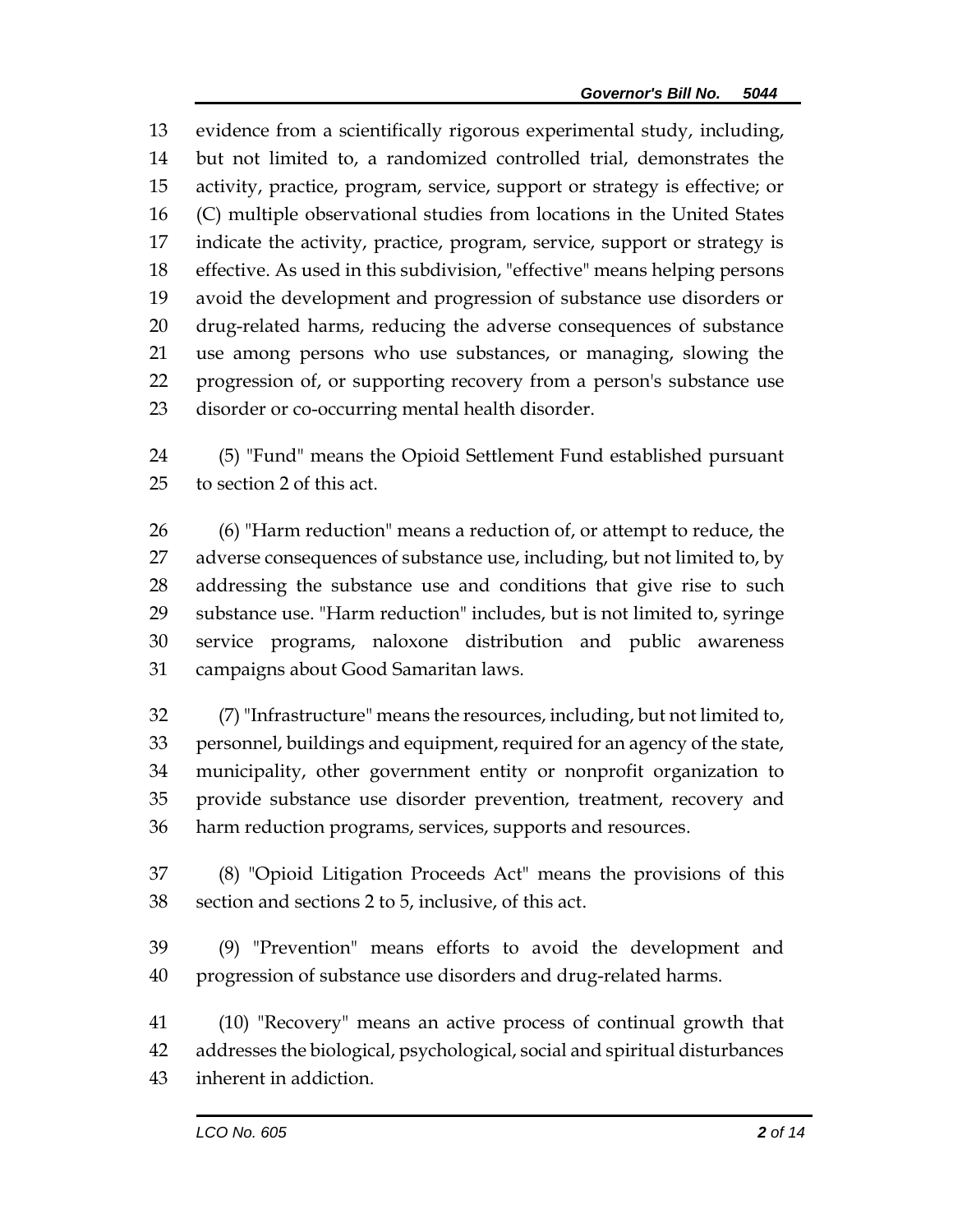(11) "Substance use disorder" means a pattern of use of alcohol or other substances that meets the applicable diagnostic criteria delineated in the most recent edition of the American Psychiatric Association's Diagnostic and Statistical Manual of Mental Disorders.

 (12) "Supplemental" means additional funding, consistent with the provisions of section 2 of this act, for substance use disorder abatement infrastructure or a substance use disorder abatement program, service, support or resource to ensure that funding in the current fiscal year exceeds the sum of federal, state and local funds allocated in the previous fiscal year for such substance use disorder abatement infrastructure, program, service, support or resource.

 (13) "Treatment" means a service to intervene upon, care for, manage, slow progression of or support recovery from a substance use disorder or co-occurring mental health disorder. "Treatment" includes, but is not limited to, an individualized service to address a person's medical needs, including, screening for and diagnosing of substance use disorders and co-occurring mental or physical health disorders and pharmacological and nonpharmacological therapeutic interventions.

 Sec. 2. (NEW) (*Effective July 1, 2022*) (a) There is established an Opioid Settlement Fund which shall be a separate nonlapsing fund administered by the committee.

 (b) Any moneys intended to address opioid use, related disorders or the impact of the opioid epidemic that are received by the state from any judgment, consent decree or settlement paid by any defendant, which is finalized on or after July 1, 2021, related to the production, distribution, dispensing and other activities related to opioids shall be deposited into the fund. Moneys remaining in the fund at the end of a fiscal year shall not revert to the General Fund.

 (c) Notwithstanding any provision of subsection (b) of this section, if the commissioner and the Attorney General certify that the purposes of such judgment, consent decree or settlement are inconsistent with the intent of the provisions of this section and sections 3 to 5, inclusive, of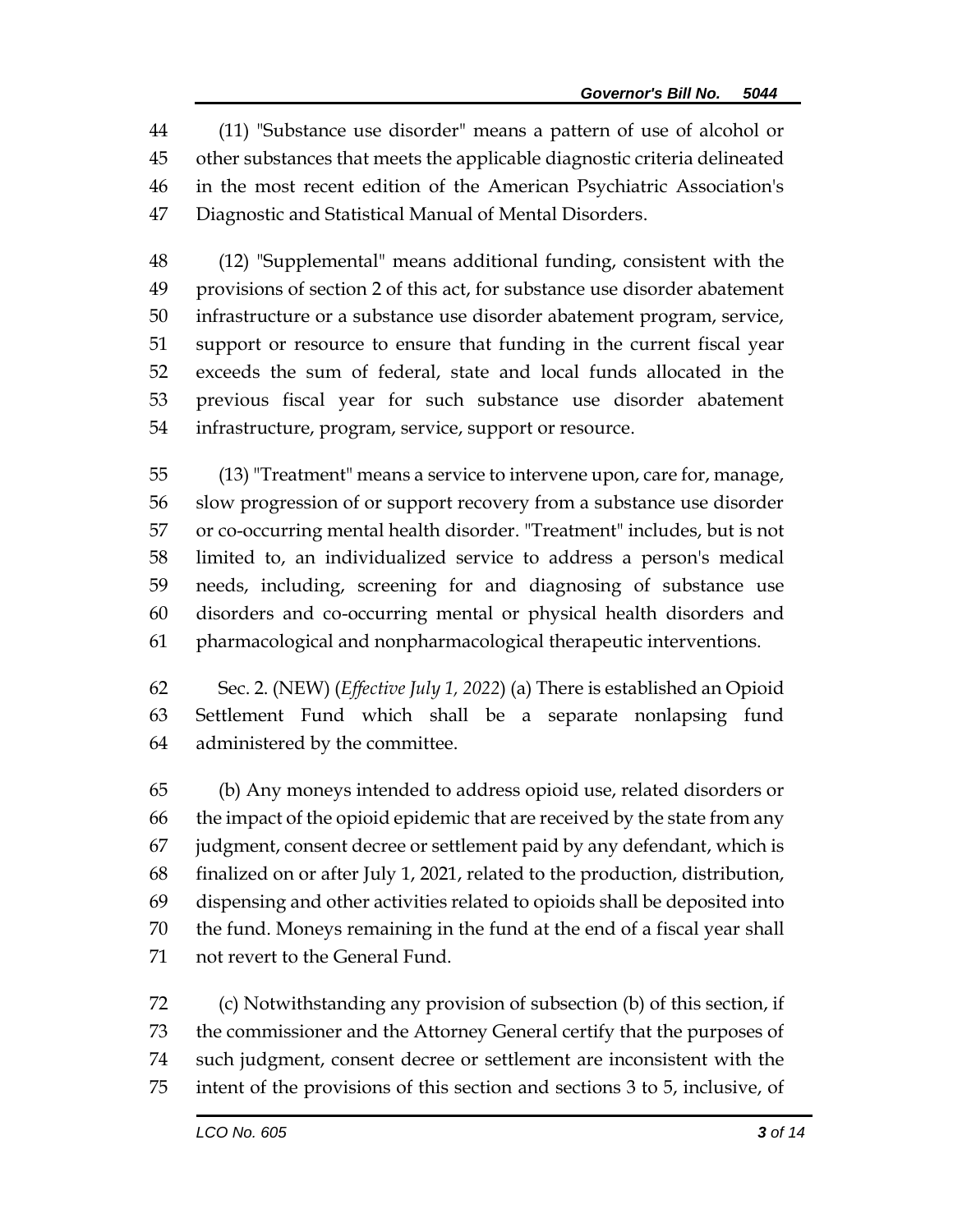this act, the commissioner and Attorney General (1) shall report in writing to the committee such certification, including any identification by the commissioner and Attorney General of an alternate fund or account and explanation of the reasons for depositing such moneys in such alternate fund or account, and (2) may deposit such moneys into such alternate fund or account. (d) Beginning on December 31, 2022, and annually thereafter, the State Treasurer shall report the following to the committee: (1) An inventory of fund investments as of the most recent fiscal year; and (2) The net income earned by the fund in the most recent fiscal year. (e) Moneys in the fund shall be spent only for the following substance use disorder abatement purposes, in accordance with the controlling judgment, consent decree or settlement, as confirmed by the Attorney General's review of such judgment, consent decree or settlement and upon the approval of the committee and the Secretary of the Office of Policy and Management: (1) State-wide, regional or community substance use disorder needs assessments to identify structural gaps and needs to inform expenditures from the fund; (2) Infrastructure required for evidence-based substance use disorder prevention, treatment, recovery or harm reduction programs, services and supports; (3) Programs, services, supports and resources for evidence-based substance use disorder prevention, treatment, recovery or harm reduction; (4) Evidence-informed substance use disorder prevention, treatment, recovery or harm reduction pilot programs or demonstration studies that are not evidence-based, but are approved by the committee as an

appropriate use of moneys for a limited period of time as specified by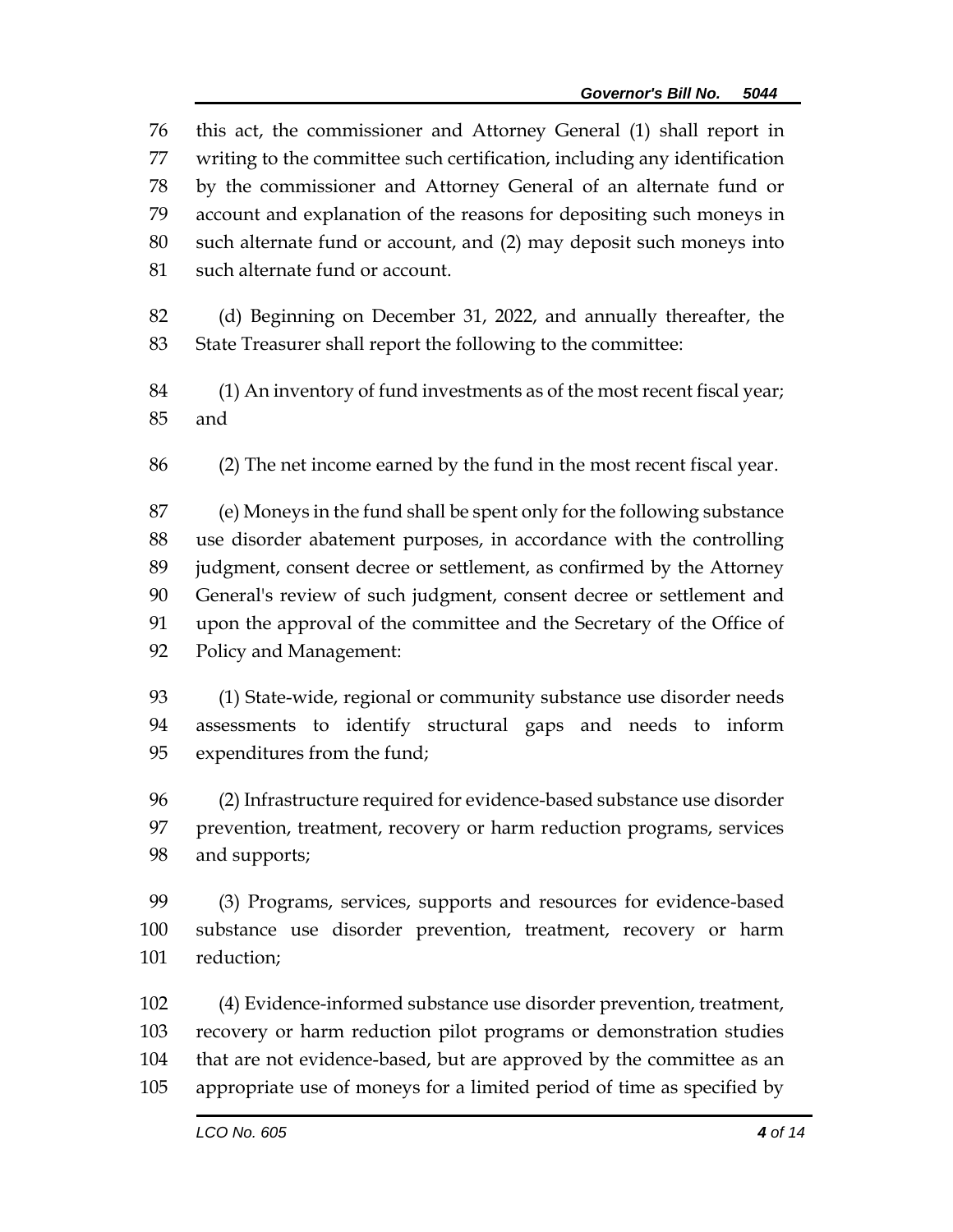the committee, provided the committee shall assess whether the evidence supports funding such programs or studies or whether it provides a basis for funding such programs or studies with an expectation of creating an evidence base for such programs and studies;

 (5) Evaluation of effectiveness and outcomes reporting for substance use disorder abatement infrastructure, programs, services, supports and resources for which moneys from the fund have been disbursed, including, but not limited to, impact on access to harm reduction services or treatment for substance use disorders or reduction in drug-related mortality;

 (6) One or more publicly available data interfaces managed by the commissioner to aggregate, track and report data on (A) substance use disorders, overdoses and drug-related harms, (B) spending recommendations, plans and reports, and (C) outcomes of programs, services, supports and resources for which moneys from the fund were disbursed;

 (7) Expenses incurred in administering and staffing the fund and the committee, as permitted by the controlling judgment, consent decree or settlement; and

 (8) Expenses associated with managing, investing and disbursing moneys in the fund.

 (f) (1) For purposes of this section, the fund balance shall be determined by the State Treasurer as of July first, annually.

 (2) Unless otherwise required by court order to refund to the federal government a portion of the proceeds, moneys in the fund shall be used for prospective purposes and shall not be used to reimburse expenditures incurred prior to July 1, 2022.

 (3) Proceeds derived from any state settlement of claims against a defendant shall be allocated and disbursed only to those municipalities that execute an agreement to participate in such settlement and adhere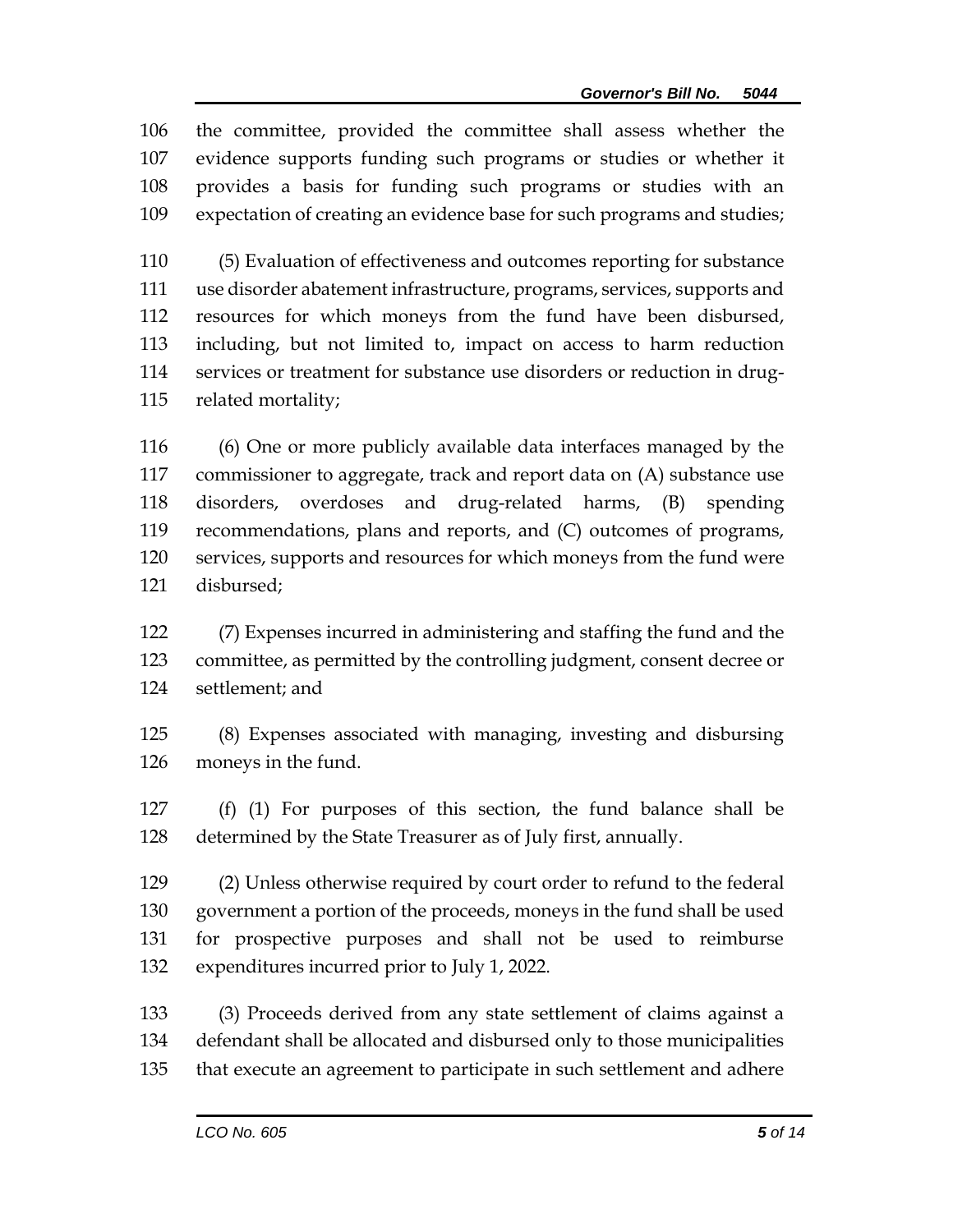to the terms of such agreement, provided the allocation or disbursement of such settlement proceeds for the benefit of persons within municipalities that do not execute an agreement to participate in such settlement or do not adhere to the terms of such agreement shall not be precluded or limited.

 (4) Governmental and private provider, nongovernmental entities shall be eligible to receive moneys from the fund for programs, services, supports and resources for prevention, treatment, recovery and harm reduction.

 (5) Subject to the provisions of subsection (6) of this subsection, fund disbursements shall be made by the commissioner upon approval of the committee. The commissioner shall not make or refuse to make any disbursement allowable under this subsection without the approval of the committee. The commissioner shall adhere to the committee's decisions regarding disbursement of moneys from the fund, provided such disbursement is a permissible expenditure under this section. The commissioner's role in the distribution of moneys after the distribution has been approved by the committee and after the review and approval required under subsection (e) of this section shall be ministerial and shall not be discretionary.

 (6) Moneys expended from the fund for the purposes set forth in subsection (d) of this section shall be supplemental to, and shall not supplant or take the place of, any other funds, including, but not limited to, insurance benefits or local, state or federal funding, that would otherwise have been expended for such purposes. The commissioner shall not disburse moneys from the fund during any fiscal year unless the Secretary of the Office of Policy and Management transmits to the committee a letter verifying that funds appropriated and allocated in such fiscal year's budget for substance use disorder abatement infrastructure, programs, services, supports and resources for prevention, treatment, recovery and harm reduction are in an amount not less than the sum of the funds for such purposes appropriated and allocated in the previous fiscal year's budget. As used in this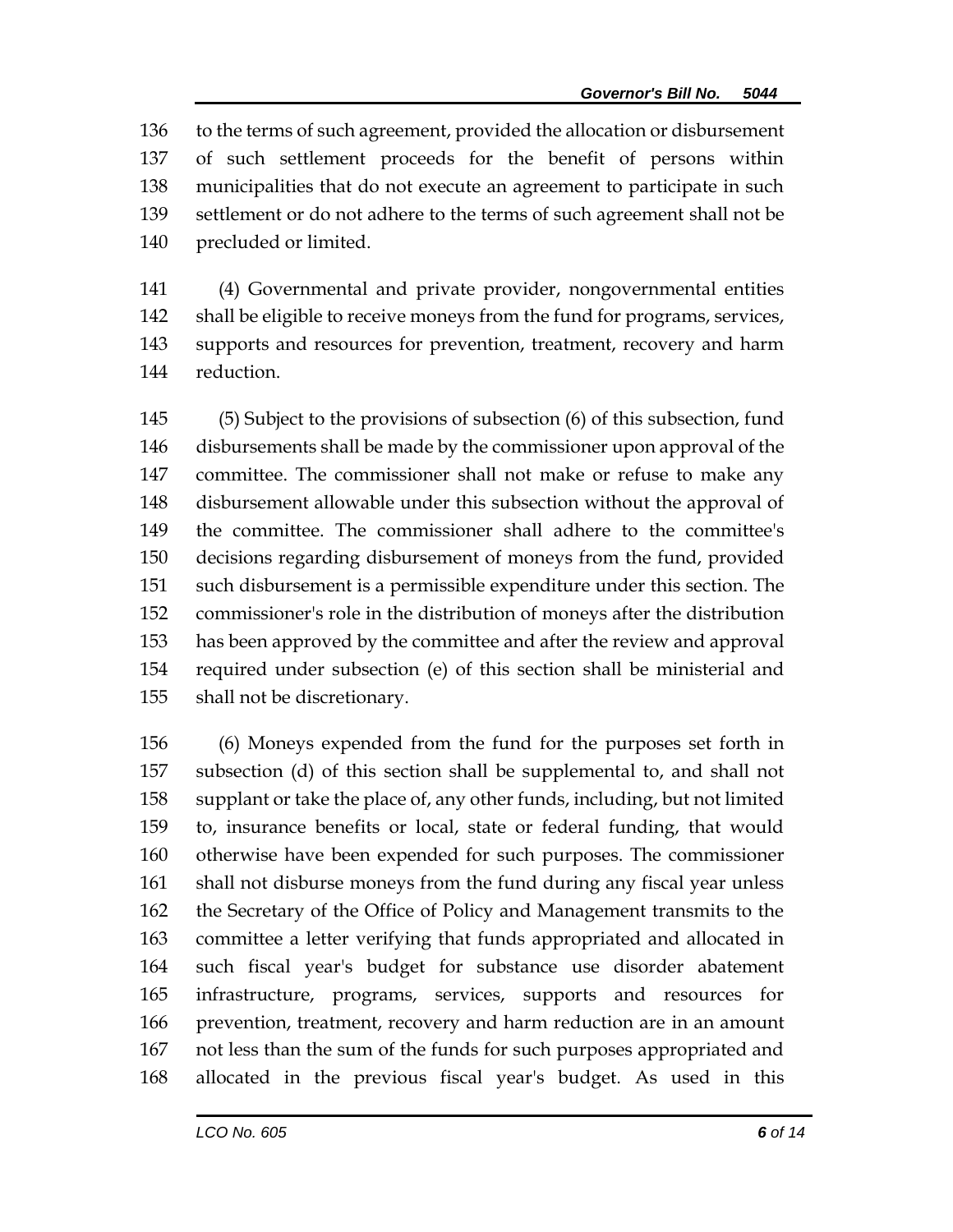subdivision, "supplemental" means additional funding, consistent with the provisions of this section, for substance use disorder abatement infrastructure or a substance use disorder abatement program, service, support or resource to ensure that funding in the current fiscal year exceeds the sum of federal, state, and local funds allocated in the previous fiscal year for such substance use disorder abatement infrastructure, program, service, support or resource.

 Sec. 3. (NEW) (*Effective July 1, 2022*) (a) There is established an Opioid Settlement Advisory Committee to ensure (1) that proceeds received by the state pursuant to section 2 of this act are allocated and spent on substance use disorder abatement infrastructure, programs, services, supports and resources for prevention, treatment, recovery and harm reduction, and (2) robust public involvement, accountability and transparency in allocating and accounting for the moneys in the fund.

(b) The committee shall consist of the following members:

 (1) The Secretary of the Office of Policy and Management, or the secretary's designee;

(2) The Attorney General, or the Attorney General's designee;

 (3) The Commissioners of Children and Families, Mental Health and Addiction Services and Public Health, or said commissioners' designees, who shall serve as ex-officio members;

 (4) The president pro tempore of the Senate, the speaker of the House of Representatives, the majority leaders of the Senate and House of Representatives and the minority leaders of the Senate and House of Representatives, or their designees;

 (5) Sixteen individuals representing municipalities, who shall be appointed by the Governor;

 (6) The executive director of the Commission on Racial Equity in Public Health, or a representative of the commission designated by the

executive director; and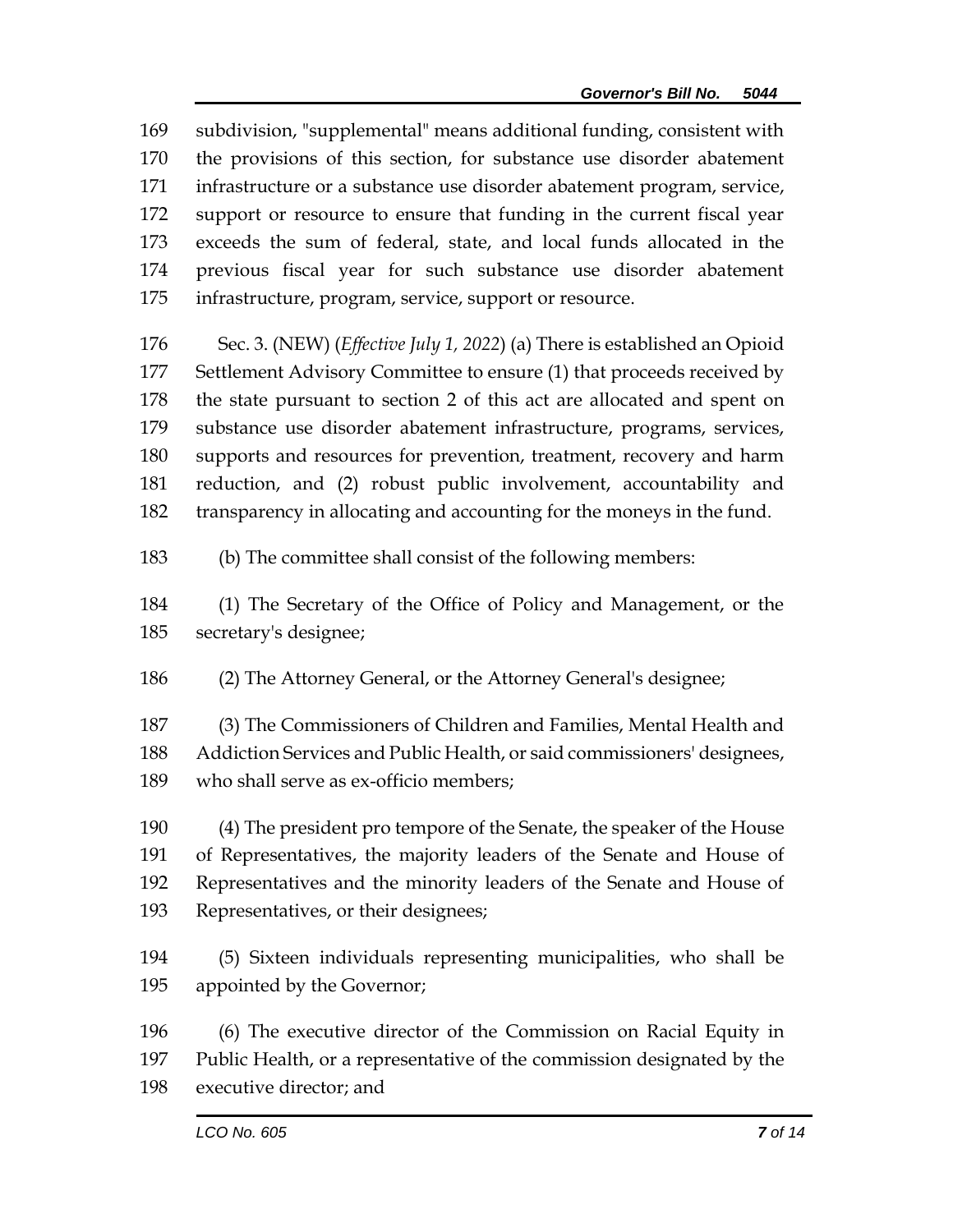(7) Seven individuals appointed by the commissioner as follows: (A) Two individuals in recovery from a substance use disorder or representing an advocacy group for individuals with a substance use disorder; (B) a provider of community-based substance use treatment services for adults, who shall be a nonvoting member; (C) a provider of community-based substance use treatment services for adolescents, who shall be a nonvoting member; (D) an addiction medicine licensed health care professional with prescribing ability, who shall be a nonvoting member; and (E) two family members of individuals with a substance use disorder.

(c) The commissioner shall be chairperson of the committee.

 (d) Notwithstanding any other provision of the general statutes, it shall not be a conflict of interest for a trustee, director, officer or employee of an organization, or for any person having a financial interest in such organization, to serve as a member of the committee, provided such trustee, director, officer, employee or person shall disclose such position or interest to all other members of the committee and abstain from deliberation, action and vote by the committee under this section that specifically concerns the organization of which such member is a trustee, director, officer or employee, or in which such member has a financial interest.

 (e) All initial appointments to the committee shall be made not later 221 than October 1, 2022. Each member of the committee, other than the ex-222 officio members, shall serve for a term of two years, shall serve no more than two consecutive terms and may serve until a successor is appointed, except that in the event of any vacancy, the appointing authority shall fill such vacancy for the unexpired portion of such term. Any member of the committee may be removed by the appointing authority for misfeasance, malfeasance or wilful neglect of duty.

(f) The committee shall have the following duties and powers:

 (1) Recommend and approve policies and procedures for administration of the committee and criteria for the application,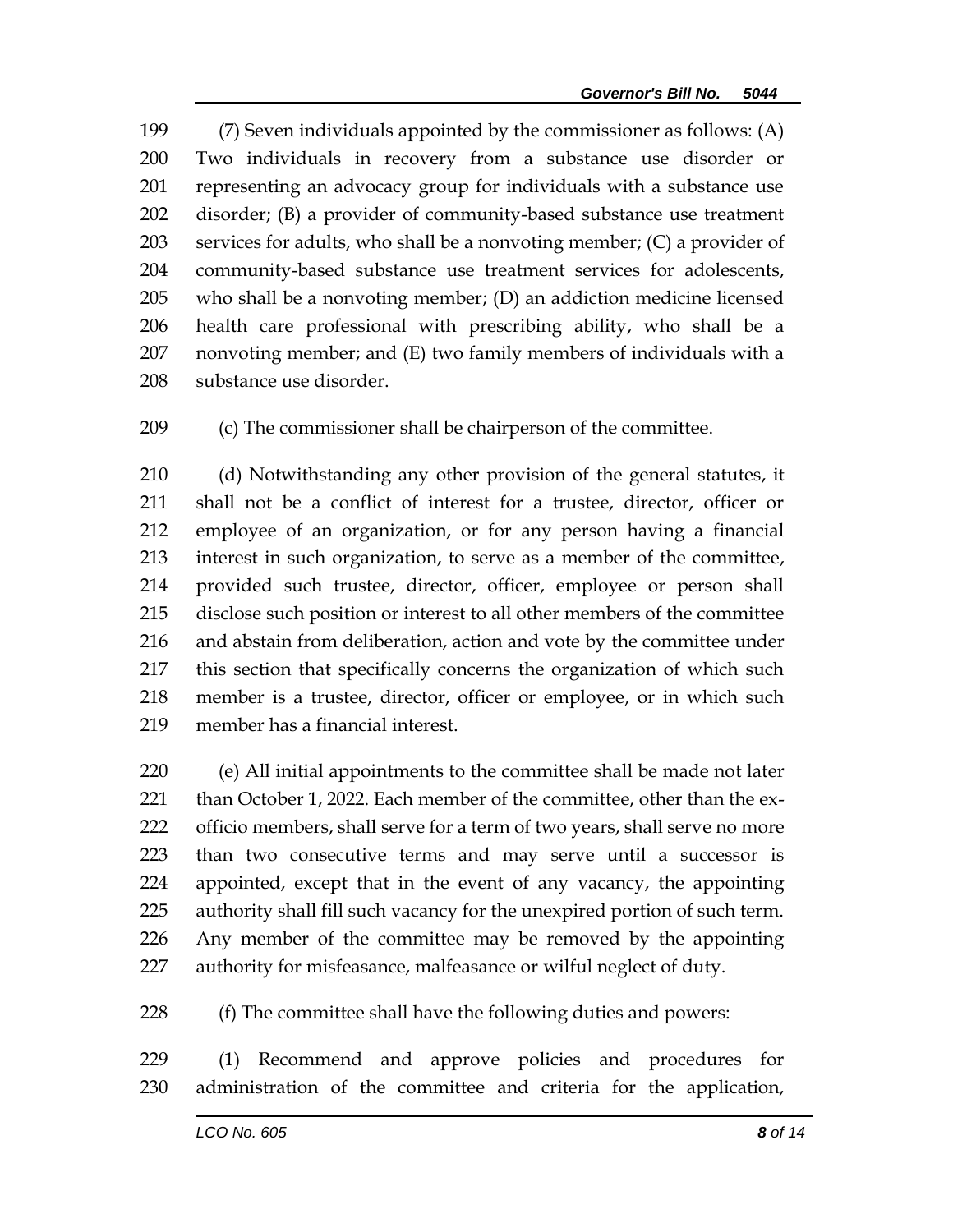awarding and disbursement of moneys from the fund, to be used for the purposes set forth in section 2 of this act;

 (2) Recommend and approve goals, objectives, rationales for such goals and objectives, sustainability plans and performance indicators relating to: (A) Substance use disorder prevention, treatment, recovery and harm reduction efforts; (B) reducing disparities in access to prevention, treatment, recovery and harm reduction programs, services, supports and resources; and (C) improving health outcomes in traditionally underserved populations, including, but not limited to, persons who live in rural or tribal communities, are members of racial or ethnic minorities or were formerly incarcerated; and

- (3) Approve the allocation of moneys from the fund.
- (g) The department shall:

 (1) Employ a full-time manager of the committee and provide public health research and policy expertise, support staff, facilities, technical assistance and other resources to (A) assist the manager of the committee in planning and supporting the functions of the committee, including ensuring that proceeds received by this state pursuant to section 2 of this act are allocated and spent on substance use disorder abatement infrastructure, programs, services, supports, and resources for prevention, treatment, recovery and harm reduction, and (B) ensure robust public involvement, accountability and transparency in allocating and accounting for the moneys in the fund;

 (2) Utilize, where feasible, appropriations from the General Fund and existing infrastructure, programs, services, supports or other resources to address substance use disorders, overdoses and drug-related harms;

 (3) Prepare for review and approval by the committee of the department's goals, objectives, rationales for such goals and objectives, sustainability plans and performance indicators relating to (A) substance use disorder prevention, treatment, recovery and harm reduction efforts, and (B) reducing disparities in access to prevention,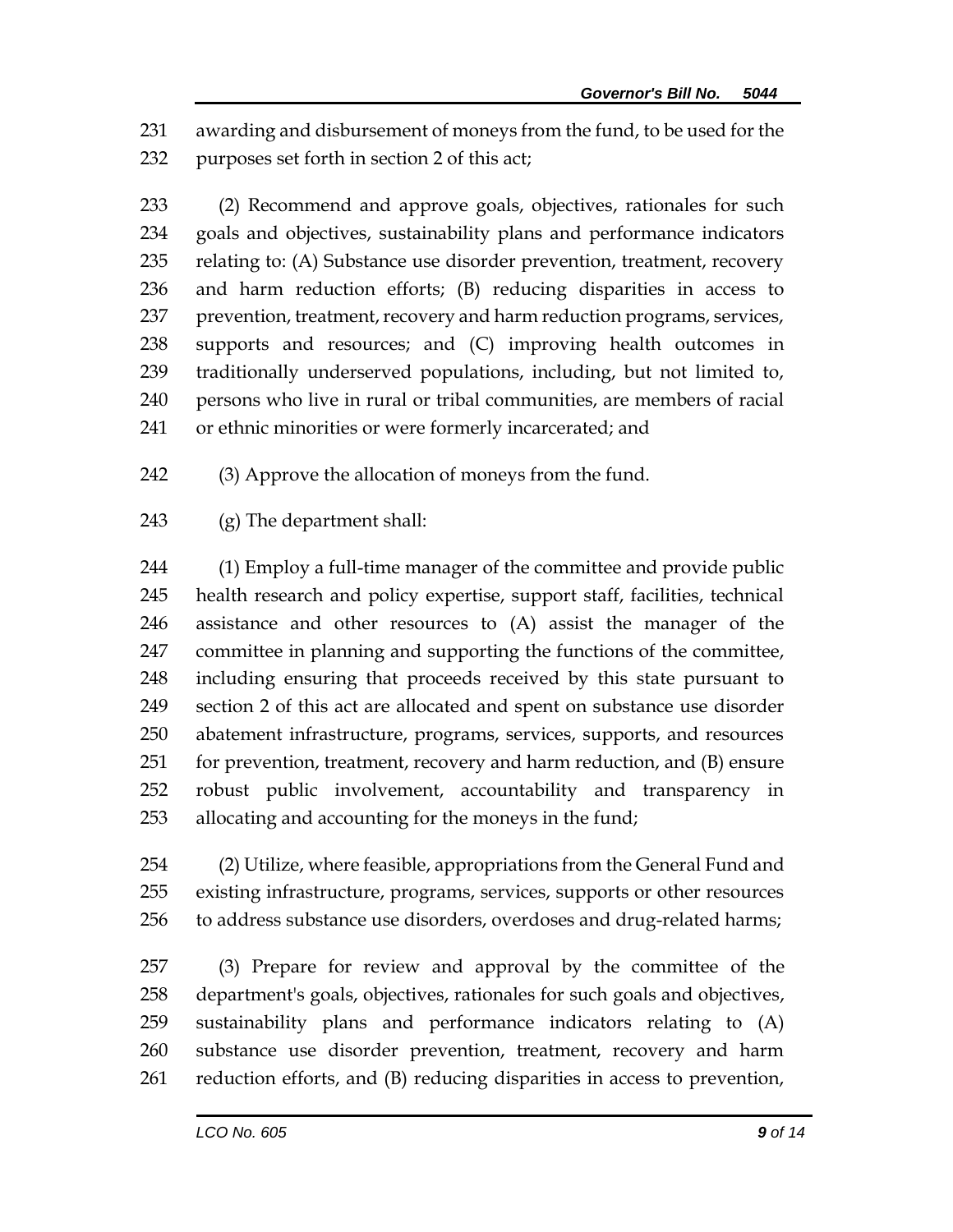treatment, recovery and harm reduction programs, services, supports and resources;

 (4) Evaluate applications and make recommendations to the committee for the awarding of contracts and disbursements of moneys from the fund exclusively for permissible expenditures set forth in section 2 of this act;

 (5) Upon receipt of final approval by the committee, disburse moneys from the fund exclusively for permissible expenditures set forth in section 2 of this act;

 (6) Approve suspensions of allocations of moneys from the fund to recipients found by the committee or commissioner to (A) be substantially out of compliance with applicable contracts, policies, procedures, rules, regulations or state or federal law, or (B) have used such awards for a purpose other than an approved purpose, provided the committee may resume approval of such allocations once the committee has determined the recipient has adequately remedied the cause of such suspension;

 (7) Maintain oversight over the expenditure of moneys from the fund to ensure moneys are used exclusively for the purposes set forth in section 2 of this act; and

 (8) Implement and publish on the department's Internet web site policies and procedures for administration of the committee and for the application, awarding and disbursement of moneys from the fund, to be used for the purposes set forth in section 2 of this act.

 (h) On or before October 1 2023, and annually thereafter, recipients of moneys from the fund shall file with the committee an annual report for the prior fiscal year detailing the effectiveness of infrastructure, programs, services, supports or resources that were funded, including, but not limited to, the following:

(1) A description of how the recipient used the moneys for their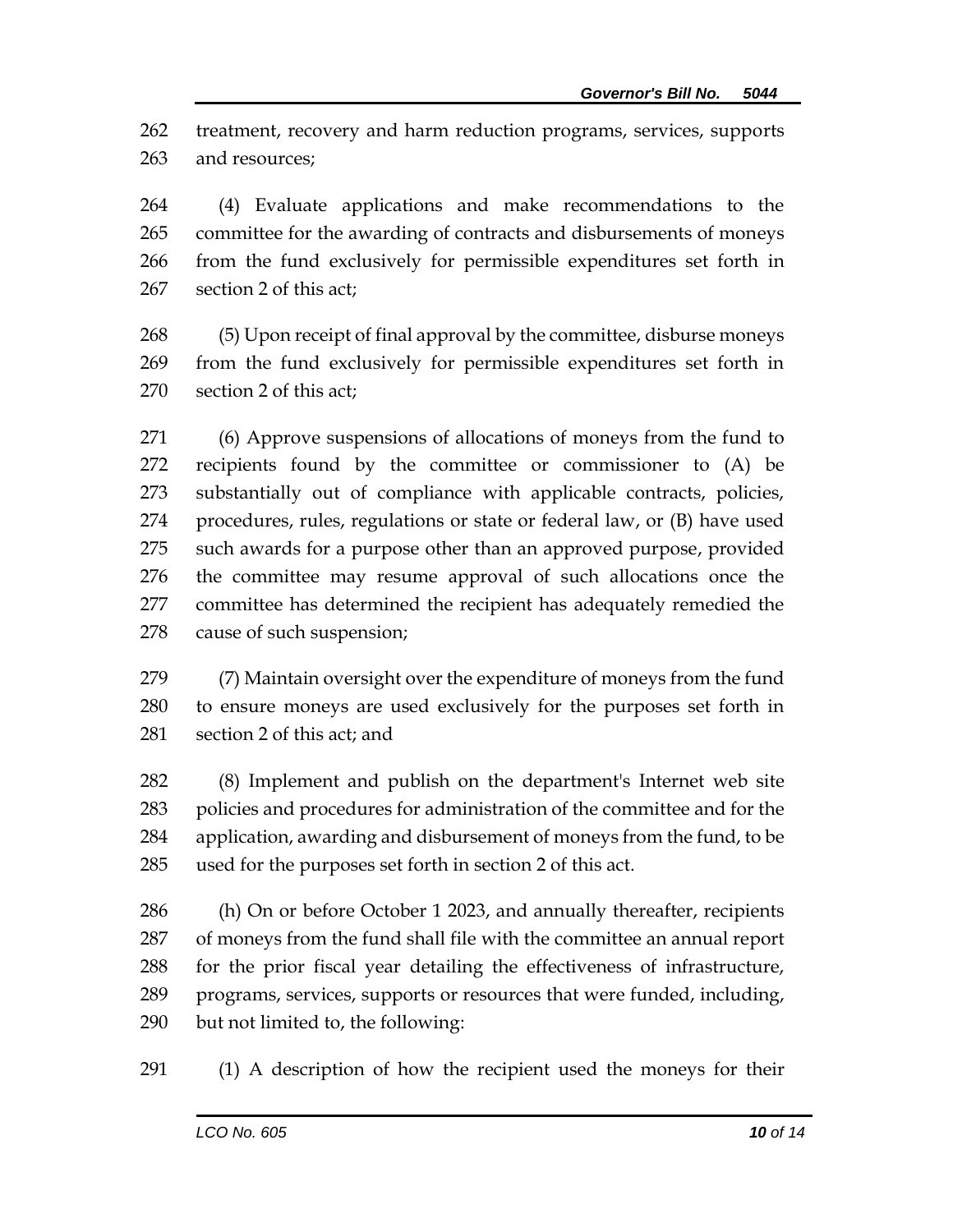intended purposes;

 (2) The number of individuals served, delineated by race, age, gender and any other relevant demographic factor, which shall be reported in a deidentified manner;

 (3) A specific analysis of whether the infrastructure, program, service, support or resources reduced mortality or improved prevention, treatment, harm reduction or recovery outcomes; and

 (4) If a plan to ensure the sustainability of the infrastructure, program, service, support or resources funded exists, a summary of such plan.

 (i) The committee shall hold quarterly public meetings. A meeting may be called by the chairperson or by a majority of the committee's members. Members may attend meetings in person, remotely by audiovisual means or, upon approval by the chairperson, by audio-only means. For each meeting of the committee, a majority of the voting members shall constitute a quorum for the transaction of business. If there is a quorum, then all actions of the committee shall be taken by an affirmative vote of a majority of the members present at the meeting. Each voting member shall have one vote. The committee shall terminate when all moneys received pursuant to section 2 of this act have been received and disbursed unless the Attorney General certifies that additional moneys are anticipated.

 (j) The department shall create and maintain an Internet web site where the committee shall publish (1) meeting minutes, including, but not limited to, records of all votes to approve expenditures of moneys from the fund, (2) recipient agreements and reports required under subsection (h) of this section, (3) policies and procedures approved by the committee, and (4) the committee's annual reports.

 Sec. 4. (NEW) (*Effective July 1, 2022*) The department shall disburse moneys from the fund in a manner consistent with the limitations on uses of litigation proceeds set forth in any controlling court order. If a controlling court order permits expenditures other than or in excess of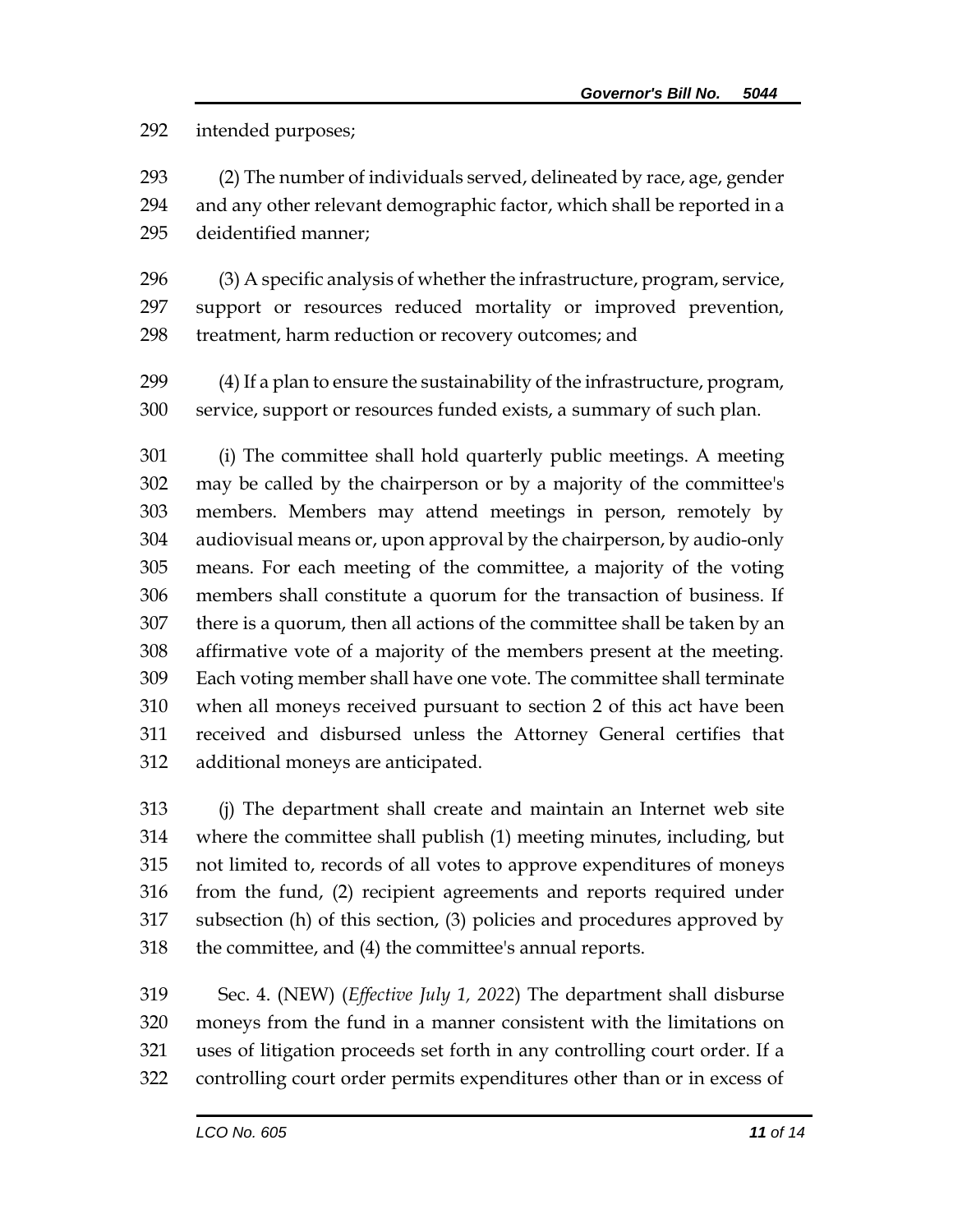expenditures authorized under section 2 of this act, the department shall adhere to the limitations on use of moneys set forth in section 2 of this act. If the provisions of section 2 of this act permit expenditures other than or in excess of those authorized in a controlling court order, the department shall adhere to the limitations on use of moneys set forth in the court order.

 Sec. 5. (NEW) (*Effective July 1, 2022*) (a) Not later than January 15, 2023, and annually thereafter, the committee shall report, in accordance with the provisions of section 11-4a of the general statutes, to the joint standing committees of the General Assembly having cognizance of matters relating to public health and appropriations and the budgets of state agencies, on the activities carried out by the committee pursuant to sections 2 to 4, inclusive, of this act, including, but not limited to, the following:

- (1) The opening and closing balance of the fund for the most recent fiscal year;
- (2) An accounting of all credits to, and expenditures from, the fund;

 (3) An inventory of fund investments as of the most recent fiscal year and the net income the fund earned for the most recent fiscal year as determined by the State Treasurer pursuant to section 2 of this act;

 (4) The name and a description of each recipient of moneys from the fund, and the amount awarded to such recipient;

 (5) A description of each award's intended use, including, but not limited to, the (A) specific program, service or resource funded, (B) population served, and (C) measures that the recipient will use to assess the impact of the award;

- (6) The primary criteria used to determine each recipient and its respective award amount;
- (7) A summary of information included in the recipient report required under subsection (h) of section 3 of this act;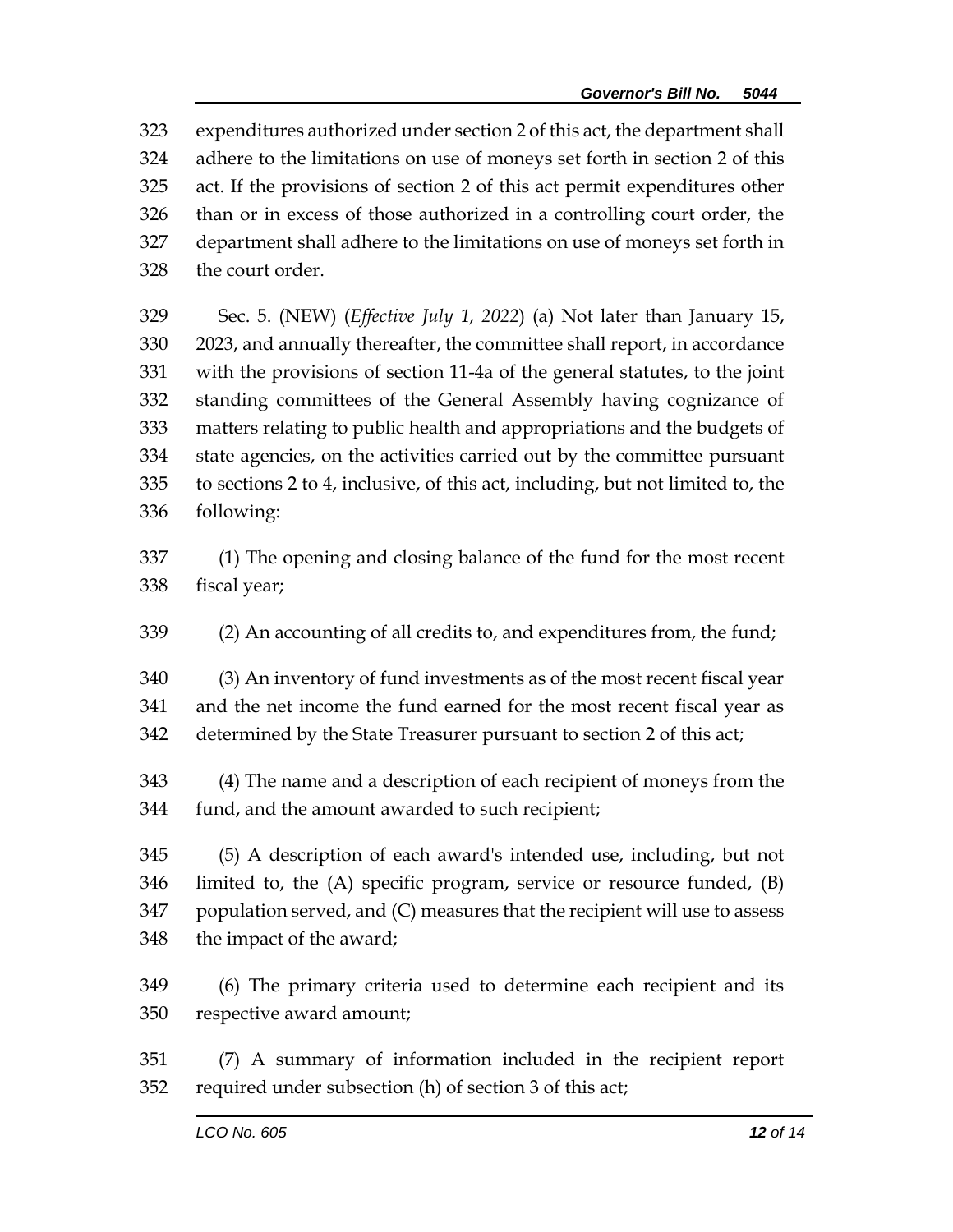(8) All applications for an award of moneys from the fund received during the most recent fiscal year;

 (9) A description of any finding or concern as to whether all moneys disbursed from the fund, other than expenses authorized under section 2 of this act, supplemented, and did not supplant or replace, any existing or future local, state or federal government funding;

 (10) The performance indicators and progress toward achieving the goals and objectives developed pursuant to section 3 of this act, including, but not limited to, metrics on improving outcomes and reducing mortality and other harms related to substance use disorders;

 (11) The dollar amount and the percentage of the fund balance incurred for expenses of administering and staffing the fund and the committee during the most recent fiscal year;

 (12) The dollar amount and the percentage of the fund balance incurred for expenses associated with managing, investing and disbursing moneys in the fund during the most recent fiscal year; and

 (13) An explanation of any funds certified by the commissioner and Attorney General pursuant to section 2 of this act as being inconsistent with the intent of this section and sections 2 to 4, inclusive, of this act and the account or fund where such funds were deposited.

 (b) The commissioner shall post the report required under subsection (a) of this section on the department's Internet web site.

| This act shall take effect as follows and shall amend the following<br>sections: |                     |             |
|----------------------------------------------------------------------------------|---------------------|-------------|
| Section 1                                                                        | <i>July 1, 2022</i> | New section |
| Sec. 2                                                                           | July 1, 2022        | New section |
| Sec. 3                                                                           | July 1, 2022        | New section |
| Sec. 4                                                                           | July 1, 2022        | New section |
| Sec. 5                                                                           | July 1, 2022        | New section |